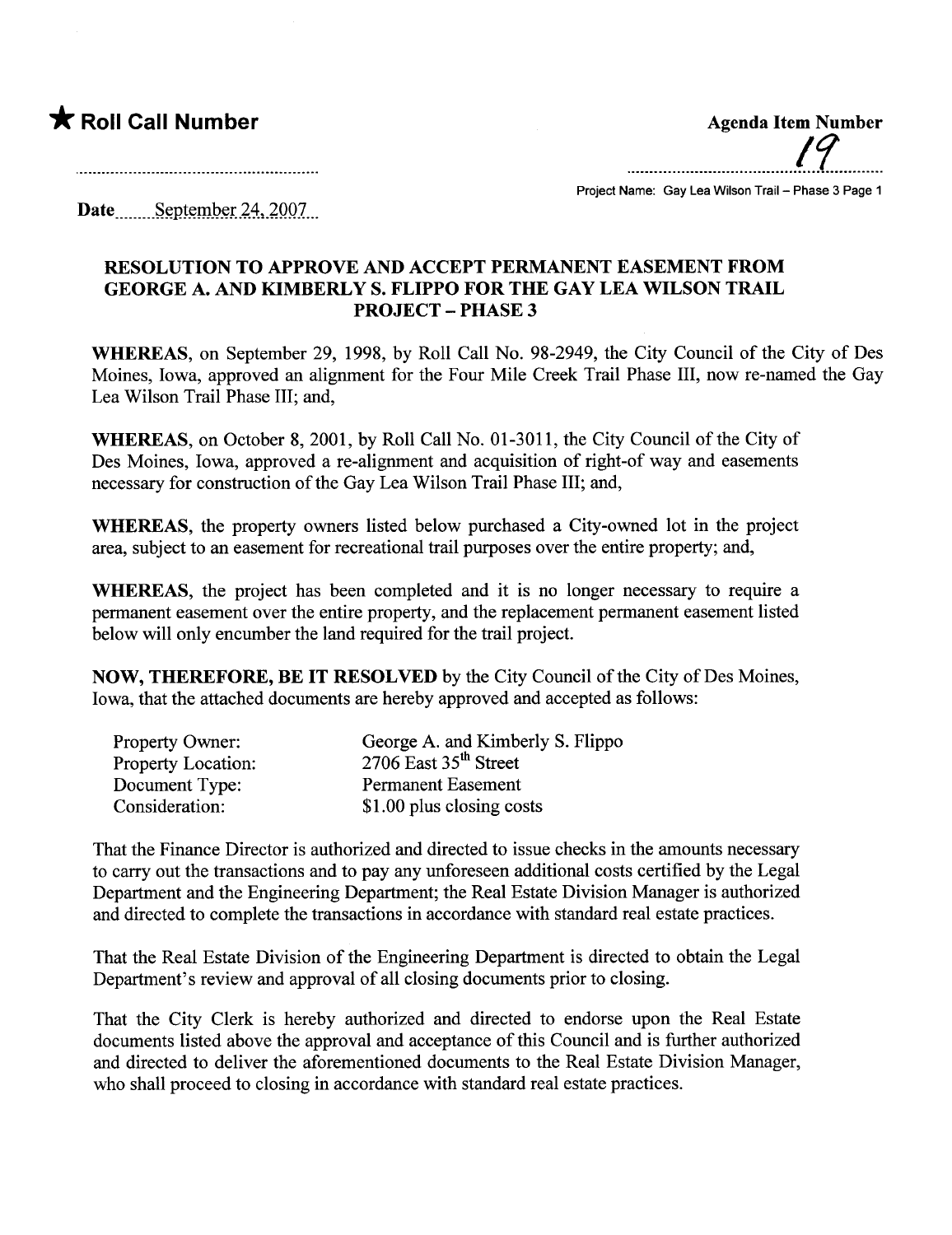## \* Roll Call Number Agenda Item Number

Date \_\_\_\_\_\_ September 24, 2007

Moved by to adopt.

APPROVED AS TO FORM:

<u>llenna J. Nank</u>

Assistant City Attorney

| <b>COUNCIL ACTION</b> | <b>YEAS</b> | <b>NAYS</b> | <b>PASS</b> | <b>ABSENT</b>   | <b>CERTIFICATE</b>                                                                                                                                                                                                                                                                                                         |
|-----------------------|-------------|-------------|-------------|-----------------|----------------------------------------------------------------------------------------------------------------------------------------------------------------------------------------------------------------------------------------------------------------------------------------------------------------------------|
| <b>COWNIE</b>         |             |             |             |                 | I, Diane Rauh, City Clerk of said City hereby<br>certify that at a meeting of the City Council of<br>said City of Des Moines, held on the above date,<br>among other proceedings the above was adopted.<br>IN WITNESS WHEREOF, I have hereunto set my<br>hand and affixed my seal the day and year first<br>above written. |
| <b>COLEMAN</b>        |             |             |             |                 |                                                                                                                                                                                                                                                                                                                            |
| <b>HENSLEY</b>        |             |             |             |                 |                                                                                                                                                                                                                                                                                                                            |
| <b>KIERNAN</b>        |             |             |             |                 |                                                                                                                                                                                                                                                                                                                            |
| <b>MAHAFFEY</b>       |             |             |             |                 |                                                                                                                                                                                                                                                                                                                            |
| <b>MEYER</b>          |             |             |             |                 |                                                                                                                                                                                                                                                                                                                            |
| <b>VLASSIS</b>        |             |             |             |                 |                                                                                                                                                                                                                                                                                                                            |
| <b>TOTAL</b>          |             |             |             |                 |                                                                                                                                                                                                                                                                                                                            |
| <b>MOTION CARRIED</b> |             |             |             | <b>APPROVED</b> |                                                                                                                                                                                                                                                                                                                            |
|                       |             |             |             | Mayor           | City Clerk                                                                                                                                                                                                                                                                                                                 |

## ..................................../9............

Project Name: Gay Lea Wilson Trail - Phase 3 Page 2